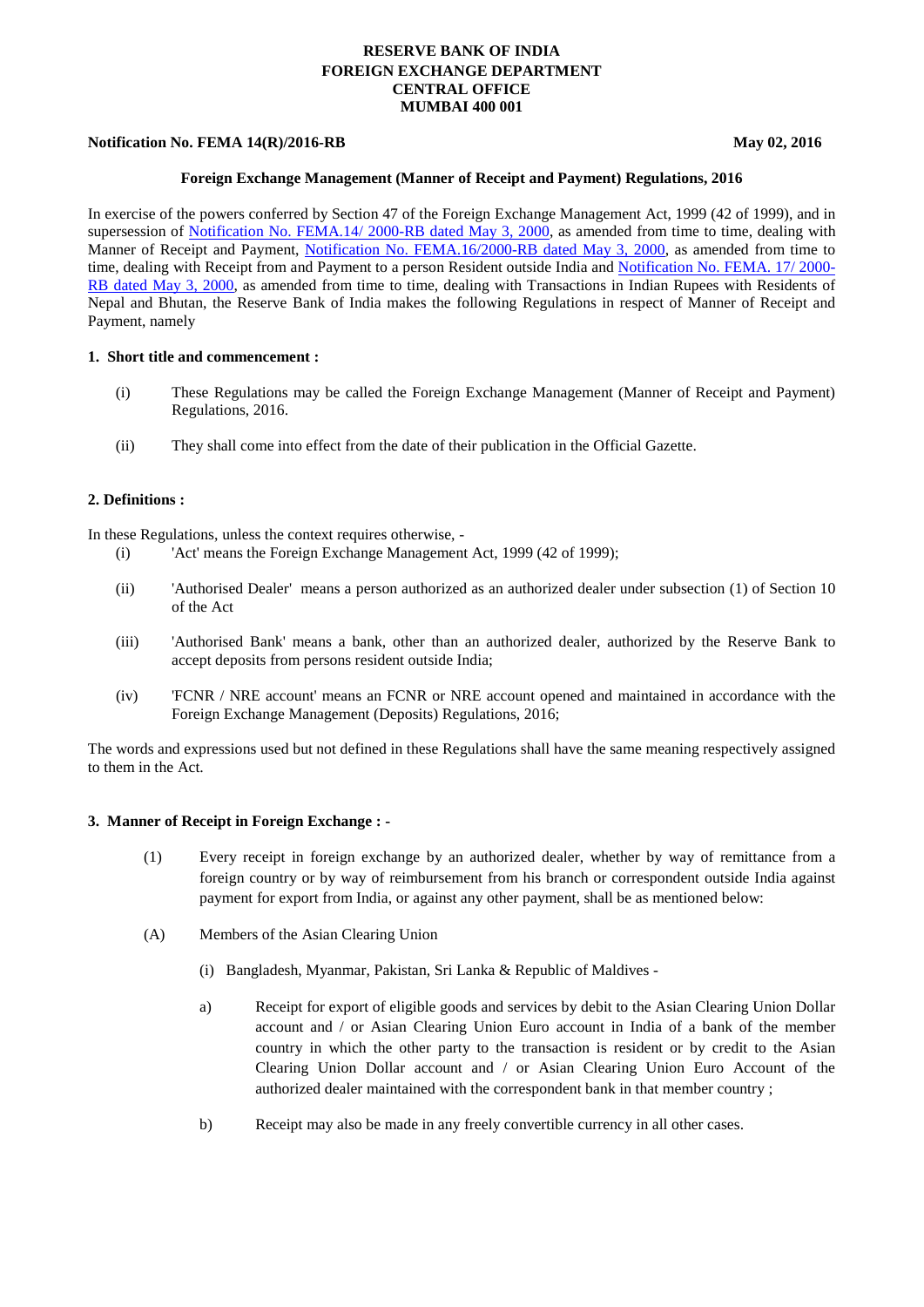- c) In respect of exports from India to Myanmar, payment may be received in any freely convertible currency or through ACU mechanism from Myanmar.
- (ii) Nepal and Bhutan –
- (a) Receipt may be in Rupees
- (b) Receipts for export of goods to Nepal may be made in free foreign exchange, provided the importer resident in Nepal has been permitted by the Nepal Rashtra Bank to make payment in free foreign exchange. However such receipts shall not be routed through the ACU mechanism.
- (iii) Islamic Republic of Iran
- (a) Receipt for export of eligible goods and services, in any freely convertible currency and / or in accordance with the directions issued by the Reserve Bank to the authorized dealers from time to time.
- (b) Receipt in any freely convertible currency and / or in accordance with the directions issued by the Reserve Bank to the authorized dealers from time to time in all other cases.
- (B) All countries other than those mentioned in A above
	- (i) Receipt in rupees from the account of a bank situated in any country other than a member country of the Asian Clearing Union.
	- (ii) Receipt in any freely convertible currency.
- (2) (a) In respect of an export from India, receipt shall be made in a currency

appropriate to the place of final destination as mentioned in the declaration form irrespective of the country of residence of the buyer.

- (b) Any other mode of receipt of export proceeds for an export from India in accordance with the directions issued by the Reserve Bank of India to authorized dealers from time to time.
- (3) Authorised dealers have been permitted to allow receipts for export of goods/ software to be received from a Third party (a party other than the buyer) as per the guidelines issued by the Reserve Bank.

### **4. Manner of Receipts in certain cases : -**

- (1) Notwithstanding anything contained in Regulation 3, receipt for export may also be made by the exporter as under, namely :
	- (i) in the form of a bank draft, cheque, pay order, foreign currency notes/ travelers cheque from a buyer during his visit to India, provided the foreign currency so received is surrendered within the specified period to the authorized dealer of which the exporter is a customer ;
	- (ii) by debit to FCNR/ NRE account maintained by the buyer with an Authorised Dealer or an Authorised Bank in India;
	- (iii) in rupees from the credit card servicing bank in India against the charge slip signed by the buyer where such payment is made by the buyer through a credit card;
	- (iv) from a rupee account held in the name of an Exchange House with an authorized dealer if the amount does not exceed fifteen lakh rupees per export transaction or an amount prescribed by RBI, in consultation with Government of India in this regard;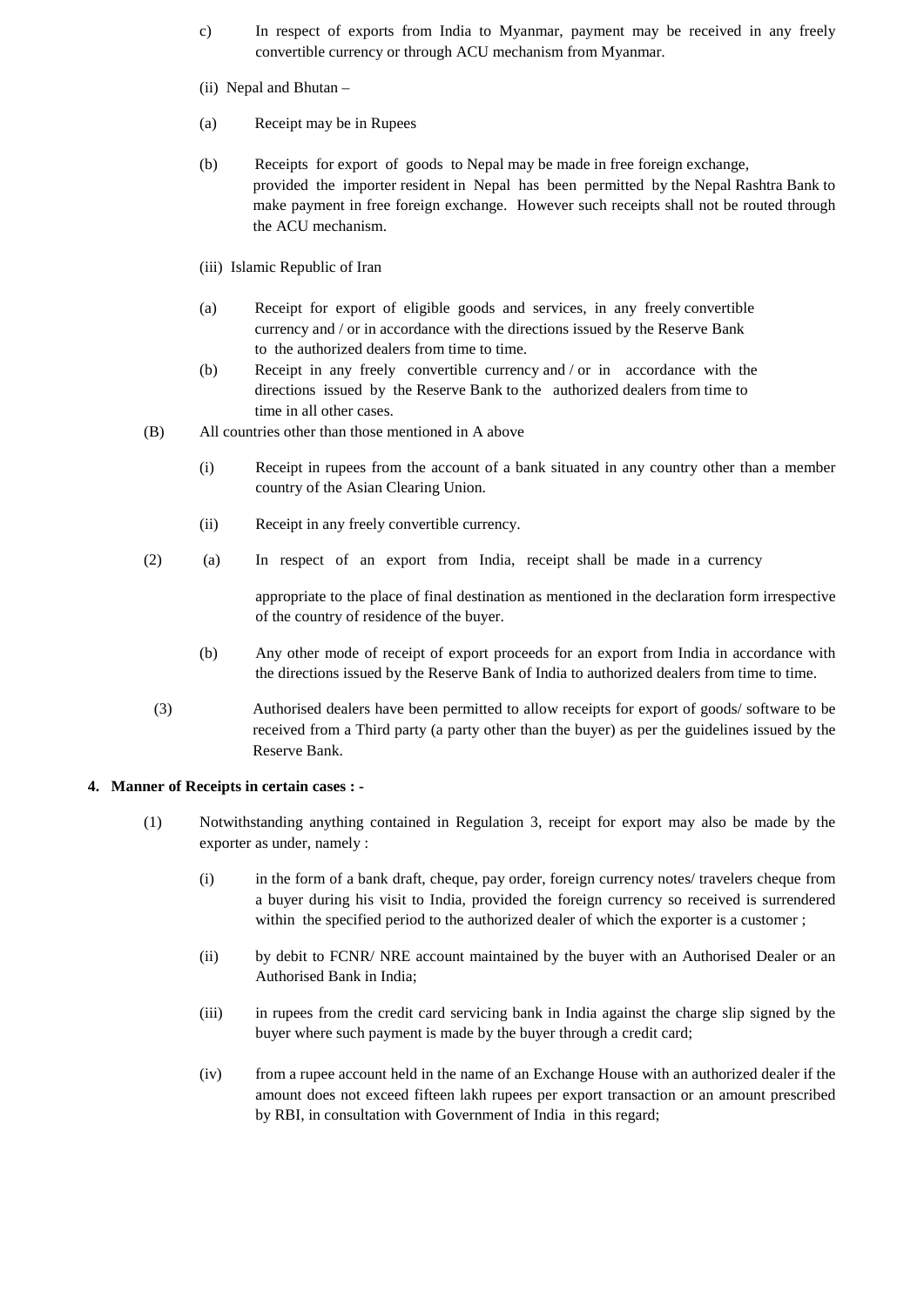- (v) In accordance with the directions issued by the Reserve Bank to Authorised Dealers, where the export is covered by the arrangement between the Central Government and the Government of a foreign country or by the credit arrangement entered into by the Exim Bank with a financial institution in a foreign state;
- (vi) in the form of precious metals i.e. gold/ silver/ platinum equivalent to value of jewellery exported by Gem & Jewellery units in Special Economic Zones and Export Oriented Units on the condition that the sale contract provides for the same and the value is declared in the relevant EDF.
- (2) In addition to 4 (1) (i)  $\&$  (iii) above, any person resident in India may also receive any payment for other than exports by means of postal order issued by a post office outside India or by a postal money order issued by such post office.

# **5. Manner of payment in foreign exchange : -**

(1) A payment in foreign exchange by an Authorised Dealer, whether by way of remittance from India or by way of reimbursement to his branch or correspondent outside India against payment for import into India, or against any other payment, shall be as mentioned below :

# **(A) Members of the Asian Clearing Union**

# **(i) Bangladesh, Myanmar, Pakistan, Sri Lanka & Republic of Maldives –**

- (a) Payment for import of eligible goods and services by credit to Asian Clearing Dollar account and / or Asian Clearing Union Euro account in India of a bank of the member country in which the other party to the transaction is resident or by debit to the Asian Clearing Union Dollar account and / or Asian Clearing Union Euro account of the authorized dealer maintained with the correspondent bank in that member country ;
- (b) Payment may also be made in any freely convertible currency in all other cases.
- (c) In respect of imports to India from Myanmar, payment may be made in any freely convertible currency or through ACU mechanism from Myanmar.

### **(ii) Nepal and Bhutan –**

Payment may be in Rupees

### **(iii) Islamic Republic of Iran**

- (a) Payment for import of eligible goods and services, in any freely convertible currency and / or in accordance with the directions issued by the Reserve Bank to the authorized dealers from time to time.
- (b) Payment in any freely convertible currency and / or in accordance with the directions issued by the Reserve Bank to the authorized dealers from time to time in all other cases.

### **(B) All countries other than those mentioned in A above.**

- (i) Payment in rupees from the account of a bank situated in any country other than a member country of the Asian Clearing Union
- (ii) Payment in any freely convertible currency.